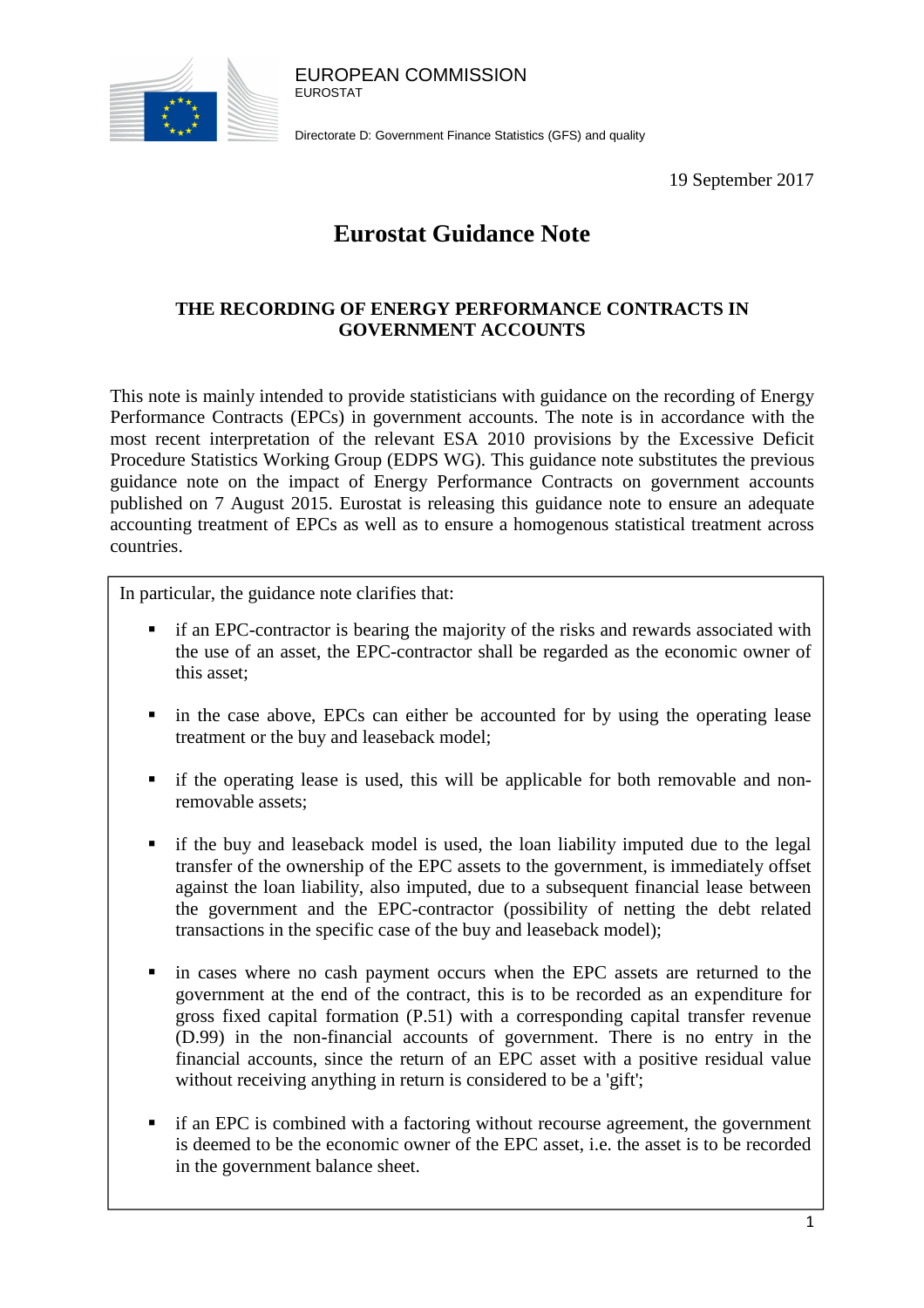# **1 Background**

 $\overline{a}$ 

- 1.1. Eurostat published a guidance note on the impact of Energy Performance Contracts  $(EPCs)$  on government accounts, on 7 August  $2015<sup>1</sup>$ . The guidance concluded that, in most cases, the additional capital expenditure undertaken by an EPC-contractor on an already existing government asset would be recorded as government expenditure (and the new assets included in the balance sheet of government). Accordingly, an EPC would, in most cases, be considered a contract for the procurement of assets combined with a service contract.
- 1.2. The guidance note specified that an off-government balance sheet recording for an EPC could be applied, if the EPC complied with the accounting rules for an off-government balance sheet public-private partnership. It further clarified that, under certain conditions, and solely for the removable assets covered by an EPC, an operating lease treatment could also be applied.
- 1.3. However, the discussions on the accounting of EPCs in national accounts continued since then. An EPC frequently contains at the same time elements of a rental, a service, a leasing, a purchase and a loan agreement, which makes its recording complex. Beginning from 2016, a number of European statistical experts questioned whether the 2015 guidance note on the accounting of EPCs fully took note of the respective importance of the aforementioned elements of such complex contracts.
- 1.4. There were also justified concerns regarding the specific interpretation of certain ESA 2010 provisions which were updated compared to ESA 95, and the related consequences for the treatment of EPCs in national accounts. In particular, the criteria established in the 2015 guidance note for an operating lease treatment were considered too strict.
- 1.5. In addition, it became evident that new contractual arrangements occurred, for which the existing guidance was considered not to be appropriate and should therefore be adapted. In this context, a new accounting proposal specifically intended to be applied only for EPCs (the buy and leaseback model) was brought into the discussion. This, as well as the difficulties observed with the actual implementation of the 2015 guidance note, led Eurostat to accept the proposal of some Member States, to reflect, together with the EDPS WG, on the most appropriate recording of EPCs in national accounts.
- 1.6. This guidance note concerns only those EPCs which require an initial capital expenditure to improve the energy efficiency of a facility. EPCs where the energy efficiency is obtained through energy management measures like planning, optimization, maintenance of equipment etc., without any investment in equipment addition or renewal, are treated as simple service/maintenance contracts.
- 1.7. This guidance note, first, clarifies that if the EPC-contractor bears the majority of the risks and rewards associated with the use of the EPC asset, the former should be considered as the economic owner of the asset and should record it on its balance sheet. Second, it determines the adequate accounting treatment that is to be applied in such a situation and the related impact on general government net lending/net borrowing and

 $<sup>1</sup>$  A general description of the main features of Energy Performance Contracts is included in the 2015 Guidance</sup> note on the issue.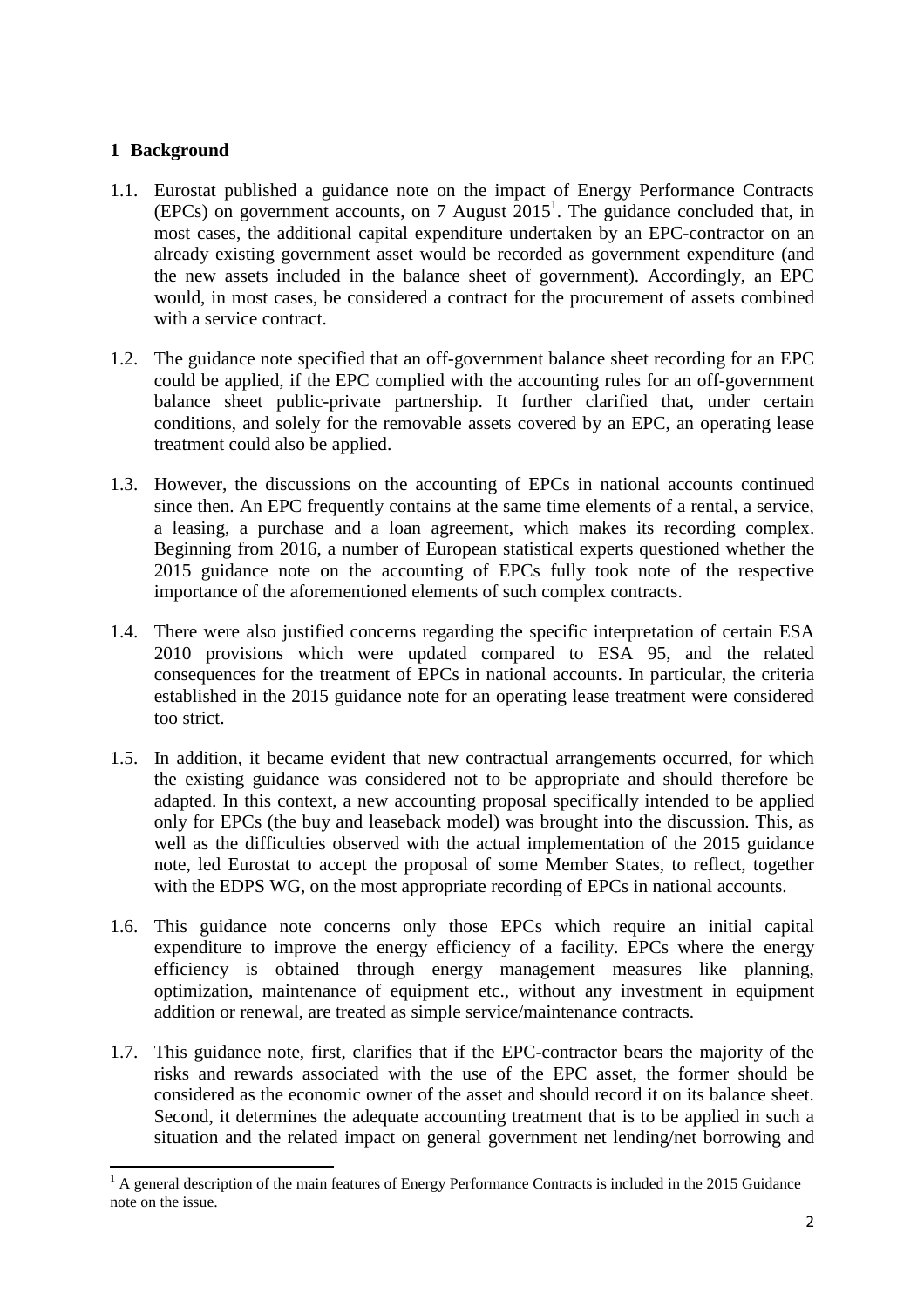debt. Third, it clarifies the recording to be applied if the EPC assets are transferred to government at the end of the EPC contract. Finally, it specifies the impact of a factoring without recourse agreement on the risk distribution between the EPC-contractor and the government and its consequence for the balance sheet treatment of the asset.

# **2 Economic ownership of the EPC assets**

- 2.1. In the context of an EPC, the EPC-contractor normally carries out an initial capital expenditure in order to improve the energy efficiency of an existing facility. This can include new and/or upgraded equipment (e.g. lightening, heating, ventilation, air conditioning, pumps, boilers etc.) as well as other improvements such as insulation (e.g. changing the roof, walls, windows, etc.).
- 2.2. The remuneration of the EPC-contractor is determined by the energy savings achieved through the upgraded equipment and through the other measures carried out to the structure of the building. The capital expenditure undertaken by the EPC-contractor is paid back from the revenues it realizes over the term of the EPC contract. In most cases, if the necessary savings could not be achieved over the term of the contracts, the EPCcontractor has to cover the gap. Furthermore, the EPC contractor decides which assets are to be installed and when they should be replaced or changed during the term of the contract.
- 2.3. In this context, the question of the allocation of the underlying equipment arises in national accounts, i.e. on which balance sheet (EPC-contractor or government) the equipment is to be recognized, with the corresponding impact on its net lending/net borrowing. According to ESA 2010 7.17, an asset is recorded on the balance sheet of its economic owner which is the entity that is "*entitled to claim the benefits associated with the use of the asset by virtue of accepting the associated risks*." This means that the allocation of the risks and rewards (related to the holding or use of the asset over a period of time) between the EPC-contractor and the government is the essential feature for the balance sheet treatment of the EPC assets and, therefore, the aspect of legal ownership is not important in this regard.
- 2.4. The EPC-contractor is responsible for the proper operation of the installed equipment, i.e. it bears the maintenance and refurbishment risks during the term of the contract. It also receives most of the benefits of the EPC assets in the form of the generated energy savings (i.e. the monetary equivalent).
- 2.5. However, it could be argued that the government also benefits from the new or upgraded energy equipment, which would question whether the EPC contractor actually takes over sufficient risks and rewards in the context of an EPC. For example, it can be argued that the technical parameters (e.g. oil or gas consumption of heating, the thermal transmission coefficients) of the equipment are available, which allows the calculation of possible energy savings very precisely and which would therefore reduce any existing  $risk^2$  for the contractor. Government will also benefit from the residual value of the EPC asset at the end of the contract (which, however, could be seen in some cases as marginal, due to the relative long average duration of some EPCs). Hence, one may think that the EPC provider is not really exposed to substantial risks and rewards related to the guaranteed energy performance, compared to government.
- 2.6. On the other hand, it could be also argued that the EPC-contractor bears most of the technical risks (i.e. the risk of the sound interplay of the installed components in order

 $\overline{a}$ 

 $2<sup>2</sup>$  However, the economic ownership is linked to the bearing of the existing risks and rewards, independently on whether the incurred risks and rewards would be negligible or sizeable.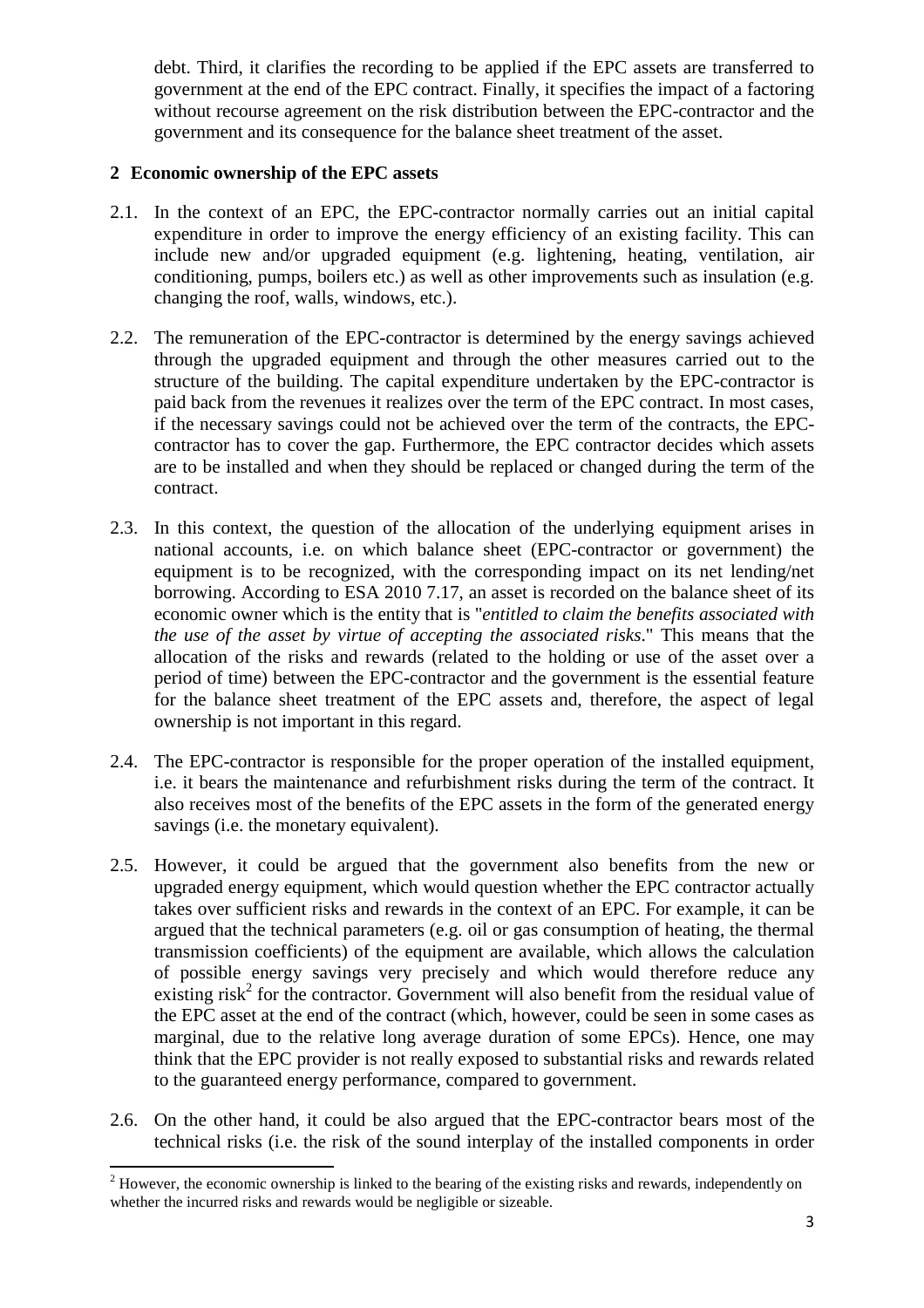to actually realize the agreed (calculated) savings) as well as the construction risk and the behavioural risk of the people working in the facility (overheating or ventilation habits). In addition, the EPC contractor will also usually keep all rewards<sup>3</sup> during the contract and carry the risk connected with the payments which it will receive from government and the payments which have to be made to the electricity and/or gas  $supplier<sup>4</sup>$ .

#### Decision

If the EPC-contractor bears the majority of the risks and rewards related to the use of the EPC assets and in particular, the performance, the maintenance and the refurbishment risks, the economic ownership of the underlying assets is to be considered with the EPC-contractor<sup>5</sup>.

# **3 Operating lease**

- 3.1. According to ESA 2010 15.08, "*an operating lease is a lease whereby the legal owner is also the economic owner and accepts the operating risks and receives the economic benefits from the asset by charging for the use of it, in a productive activity*".
- 3.2. Thus, under the 2015 guidance note, an operating lease treatment could be applied only when the following conditions were met: (1) the underlying EPC assets were easily (re)movable and replaceable, (2) the EPC-contractor had firmly committed to replace (at any time during the lifetime of the contract) the defaulting or obsolete parts of the equipment, at its own initiative or at the request of the government, (3) there was no commitment from the government to own the equipment nor an option to acquire it at its residual value at the end of the contract and (4) the term of the EPC was not covering the total expected life-time of the EPC assets.
- 3.3. However, the relevance of the aforementioned conditions was questioned against the background of ESA 2010. In particular, whether it would be in all circumstances an indispensable condition that the lessor, in the context of an operating lease, would have to be the legal and economic owner of the leased asset, or whether in situations where the legal and the economic ownership would not coincide, an operating lease would still be possible.
- 3.4. In an EPC, it is the EPC-contractor who decides which asset is installed and when it should be replaced or changed during the term of the contract. Generally, this is considered to be a right to which the legal owner is entitled to.
- 3.5. ESA 2010 15.09 provides further that, in an operating lease, the lessee does not take on the risk and rewards of legally owning an asset such as maintenance and repair costs. In an EPC, the EPC-contractor has the obligation to ensure the proper operation of the installed equipment and, associated with this, to carry out the necessary maintenance and repair. As a result, the dividing line between legal and economic ownership is, in an EPC, more ambiguous.

 $\overline{a}$  $3$  This is the standard case for EPCs. However, there may be some contractual variants which allow for sharing the rewards, i.e. if the actual energy saving is higher than the scheduled saving. In such a case, the additional saving is to be shared between both parties. The sharing of rewards could be, under some circumstances and in parallel with the present rules for PPPs, an element which may require the classification of the assets being installed by the EPC contractor, on the government balance sheet.

<sup>&</sup>lt;sup>4</sup> In some contracts, the EPC contractor is also the electricity and/or gas supplier. This, however, does not fundamentally change the substance of the issue and the rules to be applied.

<sup>&</sup>lt;sup>5</sup> In order for the EPC contractor to bear the risk and rewards of the underlying asset, the EPC contractor cannot benefit from clauses such as a minimum revenue guarantee or similar arrangements in substance, entered with government.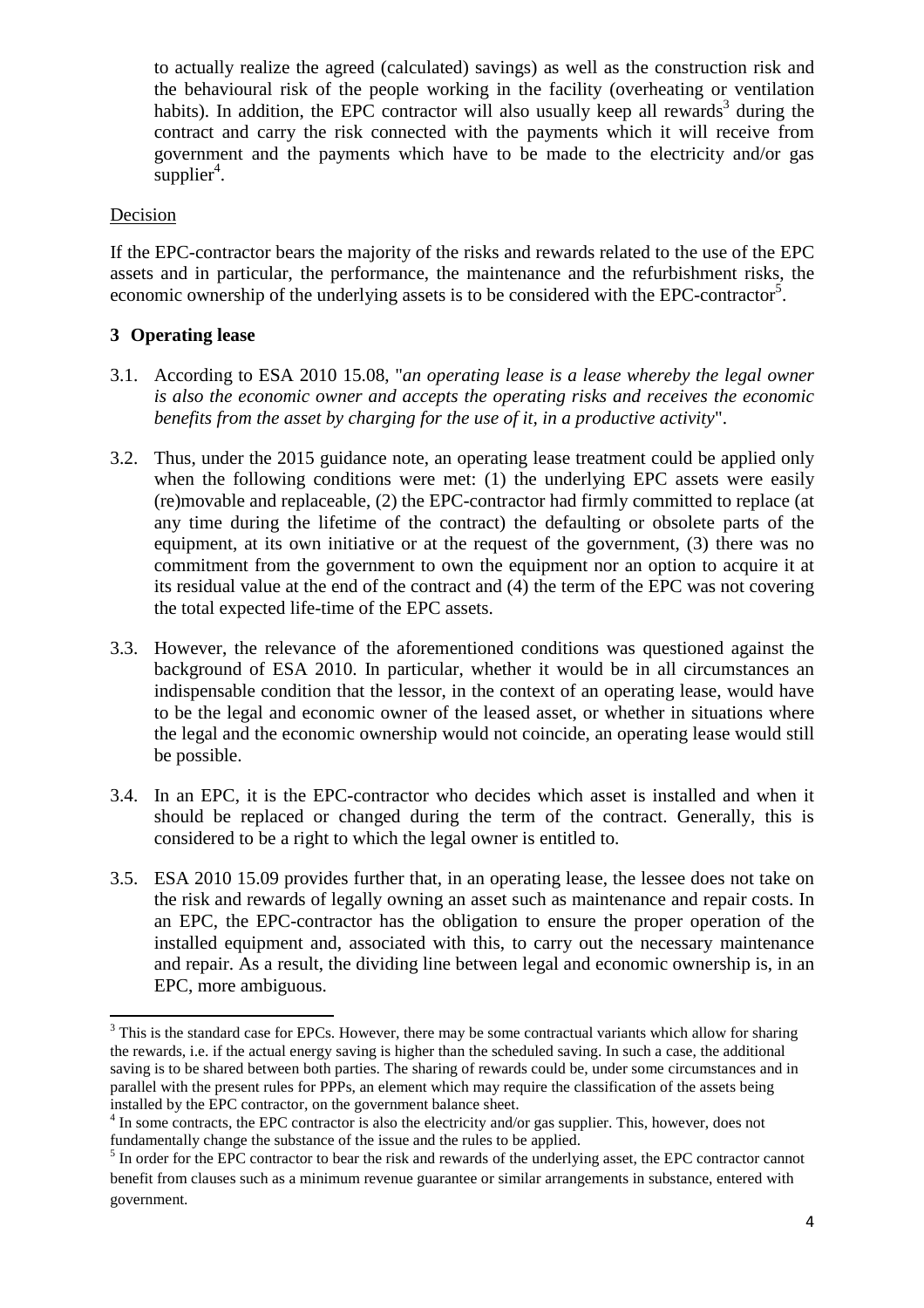- 3.6. Thus, the EPC-contractor bears not only the majority of the risks and rewards of economic ownership, but also some rights usually connected with the legal ownership of the EPC assets. This implies a fundamental change compared to a typical operating lease situation, in which the legal and economic owner of the asset can be clearly distinguished. In such circumstances, it could be reasonable to focus more strongly on the economic ownership criteria than on the more ambiguous legal ownership aspect.
- 3.7. Furthermore, it would be helpful to have a look at the conditions for a financial lease with government being the lessee, as a logical alternative accounting treatment. In this context, the lessor would be the legal owner and the lessee the economic owner of the EPC asset. This would be, however, in stark contrast with the accepted view that the EPC-contractor is bearing most of the economic risks and rewards in connection with the use of the EPC assets. Furthermore, the EPC-contractor also bears essential rights that are related to legal ownership of the EPC assets. This may also support the arguments that an operating lease would seem to be a suitable accounting treatment for EPCs.
- 3.8. In this context, it is helpful to recall that ESA 2010 requires that an asset should be recorded on the balance of the entity which is considered as the economic owner of the asset. It is also helpful to recall a key principle of national accounts; i.e. recording economic substance over legal form (see ESA 2010 1.90 and 20.164). This implies that an accounting treatment of an operation should reflect economic reality and not the legal framework in which the operation is carried out.
- 3.9. As far as the length of the lease period is concerned, ESA 2010 15.08 et seqq. are not explicitly combining the existence of an operating lease with the length of the lease period. While ESA 2010 15.12 notes that "*Many operating leases are for short periods …*", however, it also recognizes that "*Other factors … may persuade user to lease over long periods rather than purchase …*" and, even more clearly, ESA 15.18 states that "*Although a financial lease will typically be for several years, the duration of the lease does not determine whether the lease is to be regarded as an operating lease or financial lease.*"
- 3.10. Thus, the length of the lease period seems in ESA 2010 of much less relevance compared to ESA 95 and even long term contracts can be considered in the ESA 2010 as operating leases. However, given the fact that the assets installed by the EPC contractor in order to improve the energy efficiency of a building will be economically owned by government after the end of the contract, Eurostat would question the economic ownership of the assets by the EPC contractor in case the duration of the EPC would be so short not to cover a meaningful part of the economic life of the assets.<sup>6</sup>
- 3.11. A further aspect concerns the type of asset which is suitable for an operating lease, i.e. whether the frequently expressed view that an operating lease would be possible only for removable assets, would be justified in an EPC framework. In the context of an EPC, equipment such as boilers, chillers and electronic control equipment, as well as some work on the structure of the building itself, is considered as removable, whereas windows, roof insulation and wall insulation are considered as non-removable.
- 3.12. For some equipment which cannot easily removed, it is often argued that it shares a common use and function with an existing building, and that they are therefore

l

<sup>&</sup>lt;sup>6</sup> Eurostat will publish in the next months a more detailed operational guidance on EPCs which will cover this and other aspects for the benefit of EPC practitioners.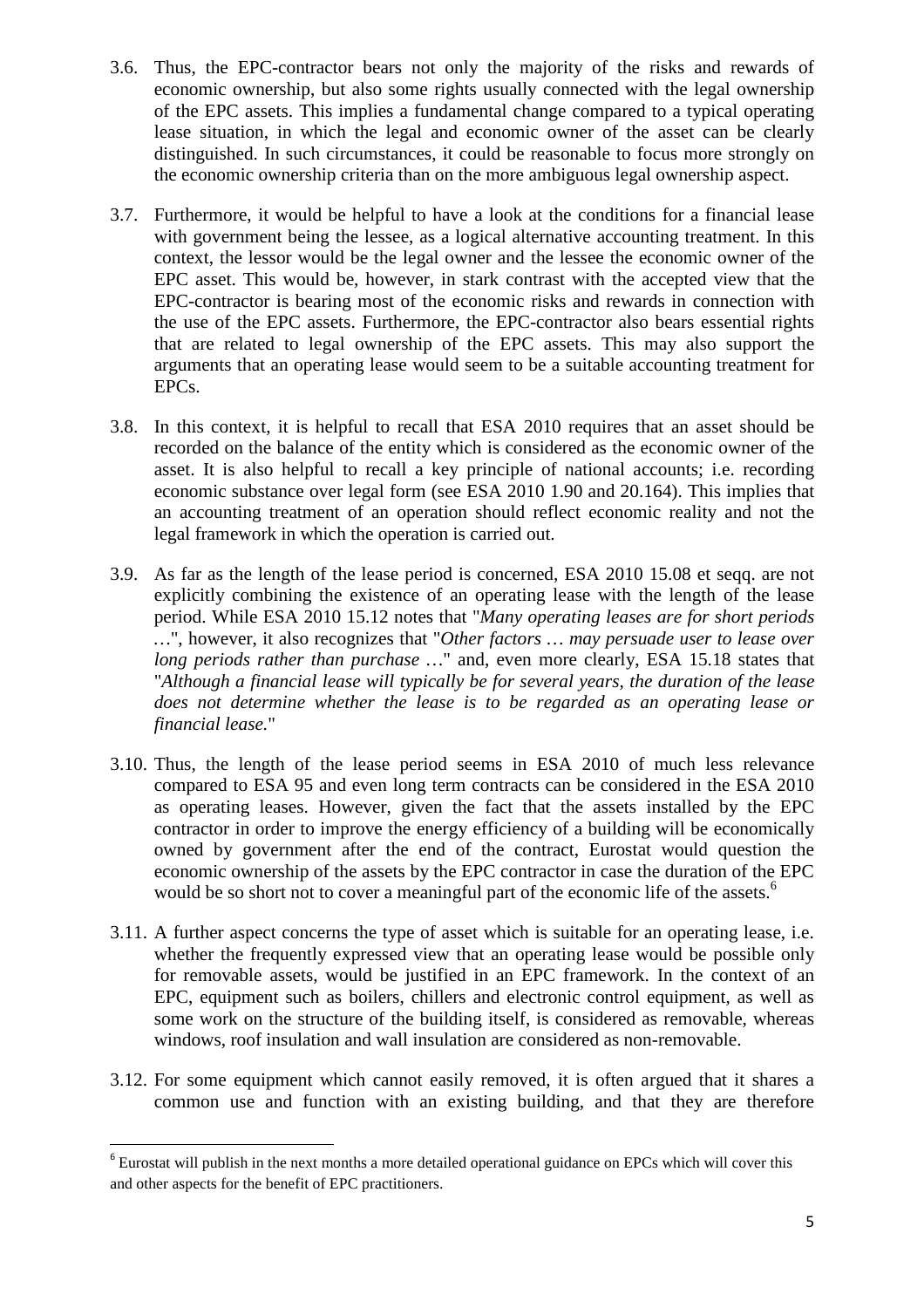inseparably combined with an existing building or structure preventing them for being separated and accounted according to the operating lease rules provided in ESA 15.08 et seqq. Such not easily removable EPC assets could be seen as a form of improvements to existing fixed assets (buildings) and should be therefore treated in line with ESA 2010 3.131 (i.e. it is to be recorded as acquisition of new fixed assets of the same kind) and 2008 SNA 10.43.

- 3.13. On the other hand, the EPC-contractor, in order to achieve the agreed energy saving, provides at the same time a package of equipment which may consist of easily removable equipment and some equipment which may be not easily removable, or nonremovable. For both the removable and non-removable assets, the operational and maintenance risks, most of the technical and construction risk as well as the performance risk are normally the responsibility of the EPC-contractor. This may question the recording of the removable assets differently from the non-removable assets, i.e. the recording of the former off government balance sheet and of the latter on government balance sheet, even if the economic ownership of both the removable and the non-removable assets rests with EPC-contractor over the duration of the contract. Moreover, it could be difficult from a practical point of view to separate removable and non-removable assets in terms of value for each single contract.
- 3.14. Furthermore, it can be considered that ESA 2010 3.131 and 2008 SNA 10.43 would not be applicable in the case of EPCs because they refer to a standard situation where the owner of the building would be the economic beneficiary, while in the case of EPCs, the economic beneficiary from the installation of the assets might be considered the EPCcontractor (the private contractor), as it will derive its revenue from the performance of the assets installed. In this respect, one may think that non-removable assets should be treated in the same way as removable assets in the context of an EPC, at least by convention.
- 3.15. Thus, the borderline between removable and non-removable assets increasingly blurs within the framework of EPCs, which questions whether ESA 2010 3.131 and 2008 SNA 10.43 provide an adequate accounting guidance for EPC assets (see also ESA 2010 7.01).

#### Decision

The national accounts treatment of EPCs should be governed by the general principle of recording the economic reality over the legal form, as stated in ESA 2010 20.164. Based on this general principle, and taking into account the opinion of the majority of the EDPS WG, Eurostat considers that an operating lease treatment for EPCs is applicable whenever the EPC-contractor is considered to be the economic owner of the EPC assets. Following the opinion expressed by the EDPS WG, in the specific context of an EPC, the operating lease treatment could be applied, by convention, for both removable and non-removable assets. As a consequence, only the rental payments (EPC fees) made by government (classified as intermediate consumption – purchase of services) will impact the government net lending/net borrowing (B.9).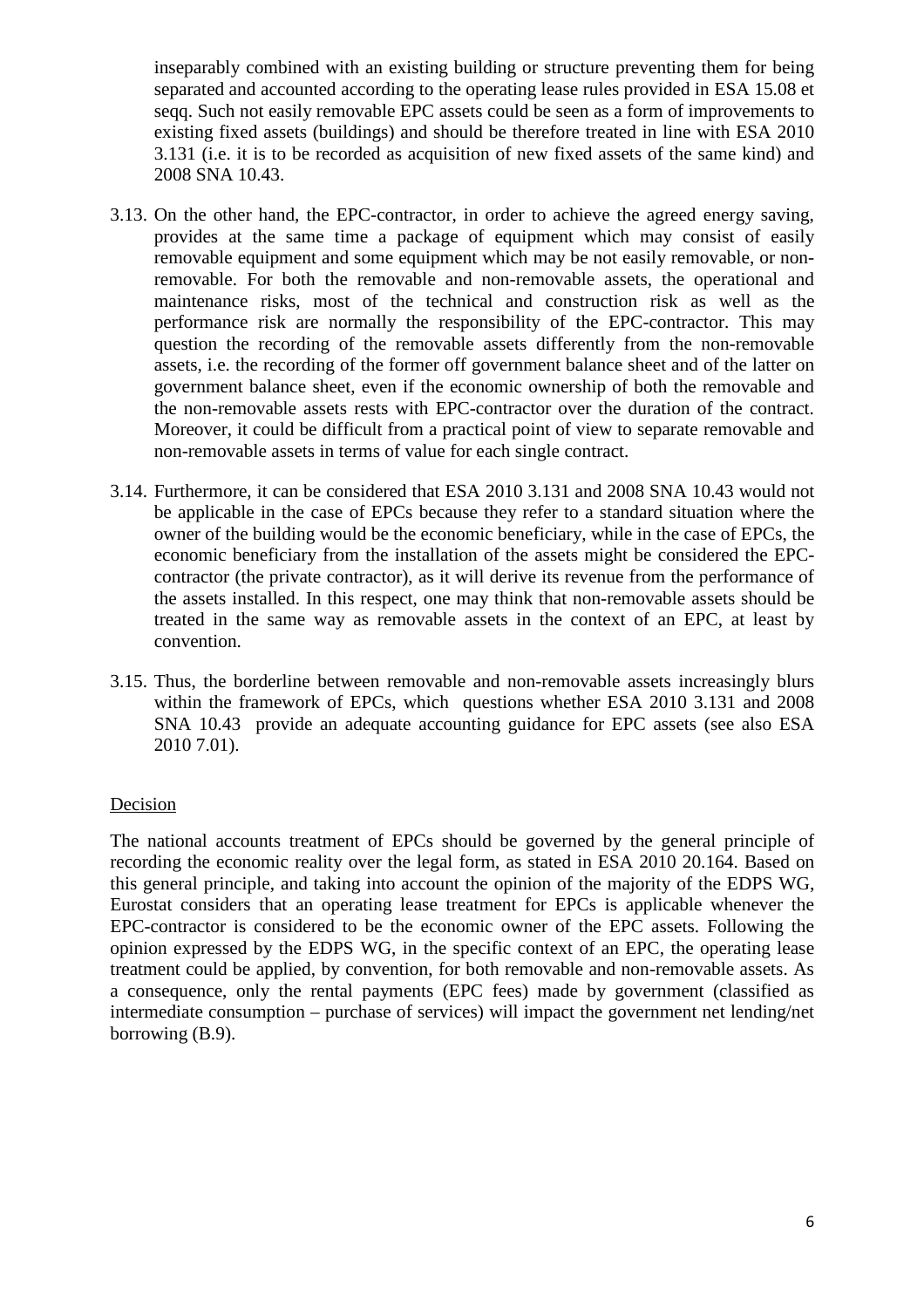#### **4 The buy and leaseback model**

- 4.1. An alternative approach that could be applied to account for EPCs in national accounts is the buy and leaseback model. Within the buy and leaseback model, it is considered that government purchases the EPC asset from the EPC-contractor at inception and, thus, obtains the legal ownership of the underlying assets.
- 4.2. The purchase of the EPC assets leads to an imputed entry in the capital account (expenditure for gross fixed capital formation) with a counterpart entry in the financial accounts in the form of an imputed liability (a loan) towards the EPC-contractor.
- 4.3. Simultaneously, the EPC-contractor leases the EPC assets back from the government via a financial lease, i.e. the EPC-contractor capitalizes the lease and records an acquisition of an asset (EPC asset) financed by an imputed liability (also a loan). This means that the EPC-contractor is considered as the economic owner of the EPC assets, bearing both the economic risks and rewards of using the asset (in order to deliver the energy savings which will constitute the revenue of the EPC-contractor).
- 4.4. As a result, the buy and leaseback model avoids an impact on government net lending/net borrowing in connection with the initial capital expenditure related to the EPC assets, owing to the simultaneous recording of an acquisition and disposal of the same asset.
- 4.5. However, the buy and leaseback model generally involves the imputation of a liability for the buy leg in the government accounts. Within the model, the term of the EPC and the imputed liability will match. The imputed liability could either be considered as a loan liability (F.4) or a trade credit liability (F.81). The imputation of a loan liability (F.4) with a direct impact on the government (Maastricht) debt may be justified due to the usually relatively long duration of EPCs, resulting in an equally relatively long repayment period of the liability within the buy and leaseback model.
- 4.6. The imputation of a trade credit (F.81) instead of a loan for the buy leg may be justified by ESA 2010 5.233, which provides that "*trade credits and advances are financial claims arising from the direct extension of credit by suppliers of goods and services to their customers …*". ESA 2010 5.234 provides further that "*Trade credits and advances arise when payment for goods or services is not made at the same time as the change of ownership of a good or provision of a service.*"
- 4.7. However, although ESA 5.233 and 5.234 seem to allow the recording of a trade credit liability, ESA 20.132 takes a different position, when it provides that long-term trade credits shall be classified as loans.
- 4.8. Another issue regards the possibility of an immediate offsetting of the corresponding loan assets and liabilities between the government and the EPC-contractor. While ESA 2010 1.110 ESA and 1.111 as well as 2008 SNA 11.40 and 11.41 favour, in principle, the gross recording of financial instruments, some possibilities of netting are still permitted.
- 4.9. Notably, 2008 SNA 11.41d mentions, among others, the netting of transactions in liabilities against transactions in assets in the same asset category but discourages (however, does not exclude) at the same time this form of netting. Thus, one could assume to net, by convention, the imputed debt and debt servicing transactions in the very specific context of "buy and leaseback" model applied for EPCs.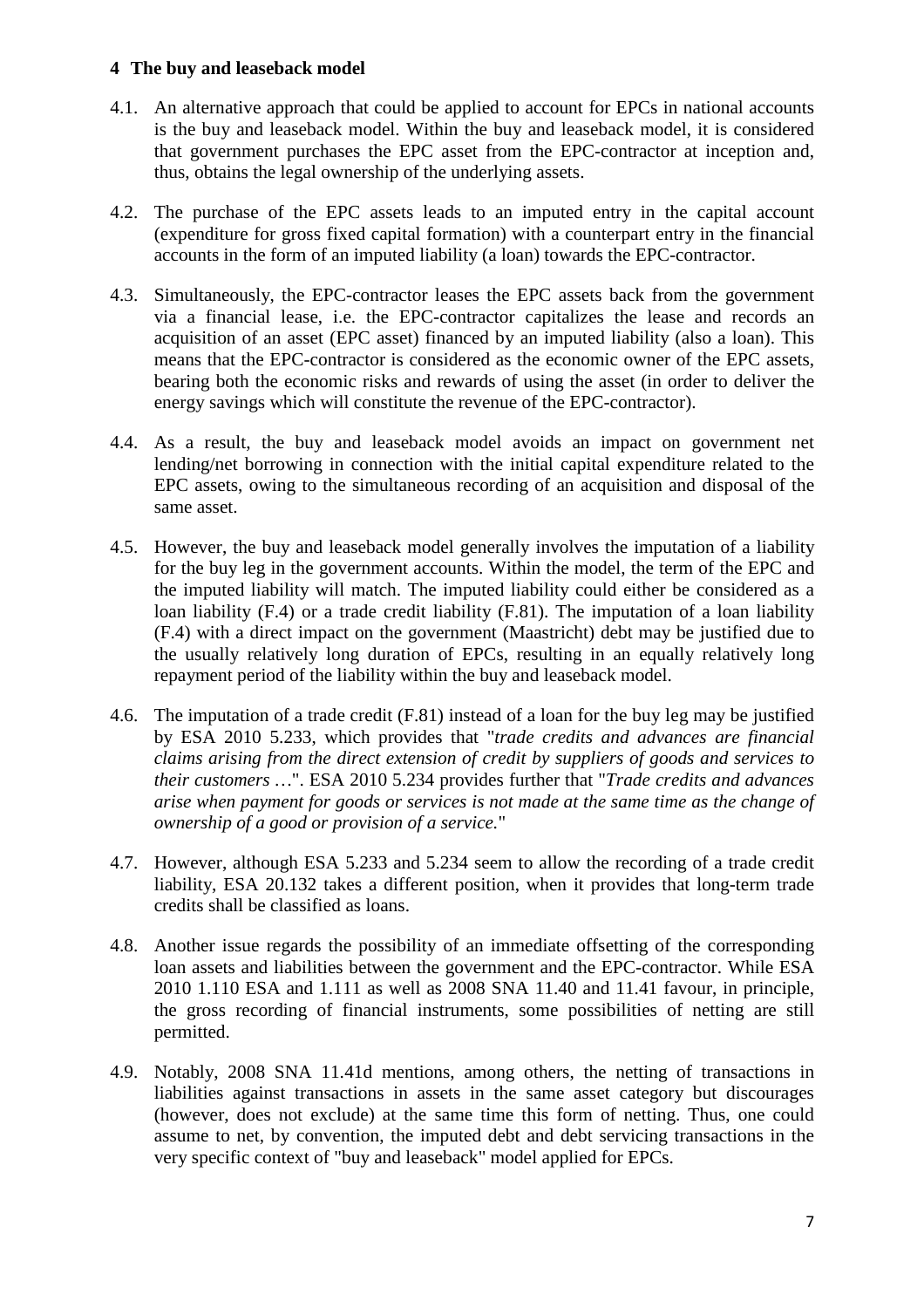# Decision

Eurostat considers, in accordance with the opinion of the majority of the EDPS WG, that the buy and leaseback model is equally applicable for the recording of EPCs, as the operating lease option, whenever the EPC-contractor is proved to be the economic owner of the EPC assets. In addition, Eurostat considers, following the view the expressed by the EDPS WG, that the purchase cost, i.e. the (imputed) liability incurred by the government when buying the EPC asset from the EPC-contractor, is to be treated as a loan liability and is, by convention, to be immediately offset against the (also imputed) loan asset due to the financial lease between the government and the EPC-contractor (offsetting of two imputed loans at inception). As a result, there is no need to impute debt or debt servicing transactions between the government and the EPC-contractor. Therefore, over the lifetime of the EPC contract, only the contractually agreed EPC fees (classified as intermediate consumption – purchase of services) are to be recorded in the government accounts.

#### **5 Transfer of the EPC assets to government at the end of the EPC contract**

5.1. Usually, the contractually agreed EPC fee paid by government during the term of the EPC includes also pre-payments made for the acquisition of the EPC assets, and, therefore, the return of the assets to government does not entail any cash payment for the residual value (market value) of the assets – if any. In this context, two possible imputations are conceivable, at the moment of the return of the EPC assets to government, either a gross fixed capital formation (P.51) expenditure with a corresponding capital transfer  $(D.99)$  revenue, or another change in volume<sup>7</sup>.

# Decision

l

In line with the majority of opinions expressed at the EDPS WG, Eurostat considers that the transfer of the EPC assets at the end of the contract is to be recorded in line with ESA 2010 15.17. This means that, in the case where no cash payment occurs at the time of return of the assets, a GFCF (P.51) expenditure transaction matched by a capital transfer (D.99) revenue transaction for the amount of the residual value of the EPC assets is recorded in the government accounts. There is no impact on the government net lending/net borrowing (B.9), but an increase of the GFCF expenditure (and capital transfer revenue) is recognized. There is no entry in the financial accounts, since the return of an EPC asset with a positive residual value without receiving anything in return is considered to be a gift.

In cases where a cash payment takes place, a transaction (purchase of the EPC assets) at the current market value of the assets must be recorded in the government accounts. As a consequence, there is an impact on the net lending/net borrowing (B.9) for the amount of the GFCF expenditure recognized.

#### **6 EPC and financing via factoring without recourse**

6.1. The financing of an EPC asset is quite often combined with a factoring agreement. Such an agreement implies that the EPC-contractor sells to a bank or to another financial institution, against a one off payment, the future EPC fees to be paid by the government. The factoring agreement does, in principle, not require that the EPC-contractor has to

 $^7$  This option was however rejected by the majority of opinions expressed in the EDPS WG.